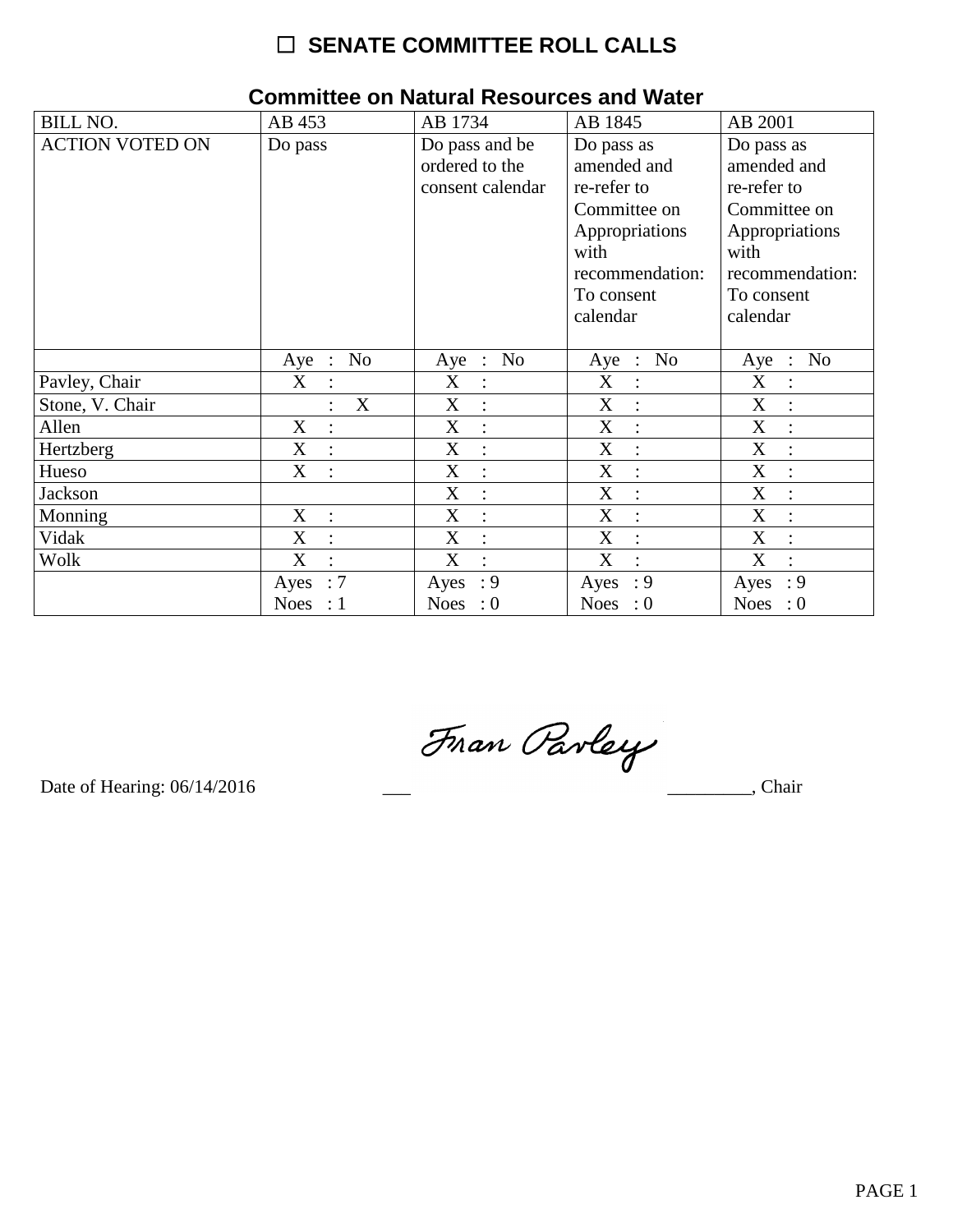# $\Box$  SENATE COMMITTEE ROLL CALLS

| <b>BILL NO.</b>        | AB 2139                             | AB 2249                             | AB 2488                                 | AB 2549                                 |  |  |  |
|------------------------|-------------------------------------|-------------------------------------|-----------------------------------------|-----------------------------------------|--|--|--|
| <b>ACTION VOTED ON</b> | Do pass and                         | Do pass and                         | Do pass as                              | Do pass and                             |  |  |  |
|                        | re-refer to the                     | re-refer to the                     | amended and                             | re-refer to the                         |  |  |  |
|                        | Committee on                        | Committee on                        | re-refer to the                         | Committee on                            |  |  |  |
|                        | Environmental                       | Judiciary                           | Committee on                            | Appropriations                          |  |  |  |
|                        | Quality                             |                                     | Appropriations                          | with the                                |  |  |  |
|                        |                                     |                                     |                                         | recommendation:                         |  |  |  |
|                        |                                     |                                     |                                         | To consent                              |  |  |  |
|                        |                                     |                                     |                                         | calendar                                |  |  |  |
|                        |                                     |                                     |                                         |                                         |  |  |  |
|                        | No<br>Aye<br>$\ddot{\phantom{1}}$ : | N <sub>o</sub><br>Aye<br>$\sim$ 1.1 | N <sub>o</sub><br>Aye<br>$\mathbb{R}^2$ | N <sub>o</sub><br>Aye<br>$\ddot{\cdot}$ |  |  |  |
| Pavley, Chair          | X<br>$\ddot{\cdot}$                 | X<br>$\ddot{\cdot}$                 | X                                       | X                                       |  |  |  |
| Stone, V. Chair        | X                                   | X<br>$\ddot{\cdot}$                 | X                                       | X                                       |  |  |  |
| Allen                  | X                                   | X<br>$\ddot{\cdot}$                 | X<br>$\dot{\mathbb{I}}$                 | X<br>$\ddot{\cdot}$                     |  |  |  |
| Hertzberg              | X<br>$\ddot{\cdot}$                 | X<br>$\ddot{\cdot}$                 | X                                       | X                                       |  |  |  |
| Hueso                  | $\mathbf X$<br>$\ddot{\cdot}$       | X<br>$\ddot{\cdot}$                 | X                                       | X                                       |  |  |  |
| Jackson                | X<br>$\ddot{\cdot}$                 | X<br>$\ddot{\cdot}$                 | X<br>$\ddot{\cdot}$                     | X<br>$\ddot{\cdot}$                     |  |  |  |
| Monning                | X<br>$\ddot{\cdot}$                 | X<br>$\ddot{\cdot}$                 | X<br>$\ddot{\cdot}$                     | X                                       |  |  |  |
| Vidak                  | X                                   | X<br>$\ddot{\cdot}$                 | X<br>÷                                  | X                                       |  |  |  |
| Wolk                   | X                                   | X<br>$\ddot{\cdot}$                 | X                                       | $\boldsymbol{X}$<br>$\bullet$           |  |  |  |
|                        | :7<br>Ayes                          | : 9<br>Ayes                         | : 9<br>Ayes                             | : 9<br>Ayes                             |  |  |  |
|                        | Noes : $2$                          | Noes : $0$                          | Noes : $0$                              | <b>Noes</b><br>$\therefore 0$           |  |  |  |

#### **Committee on Natural Resources and Water**

Fran Pavley

Date of Hearing: 06/14/2016

 $\overline{\phantom{a}}$ , Chair